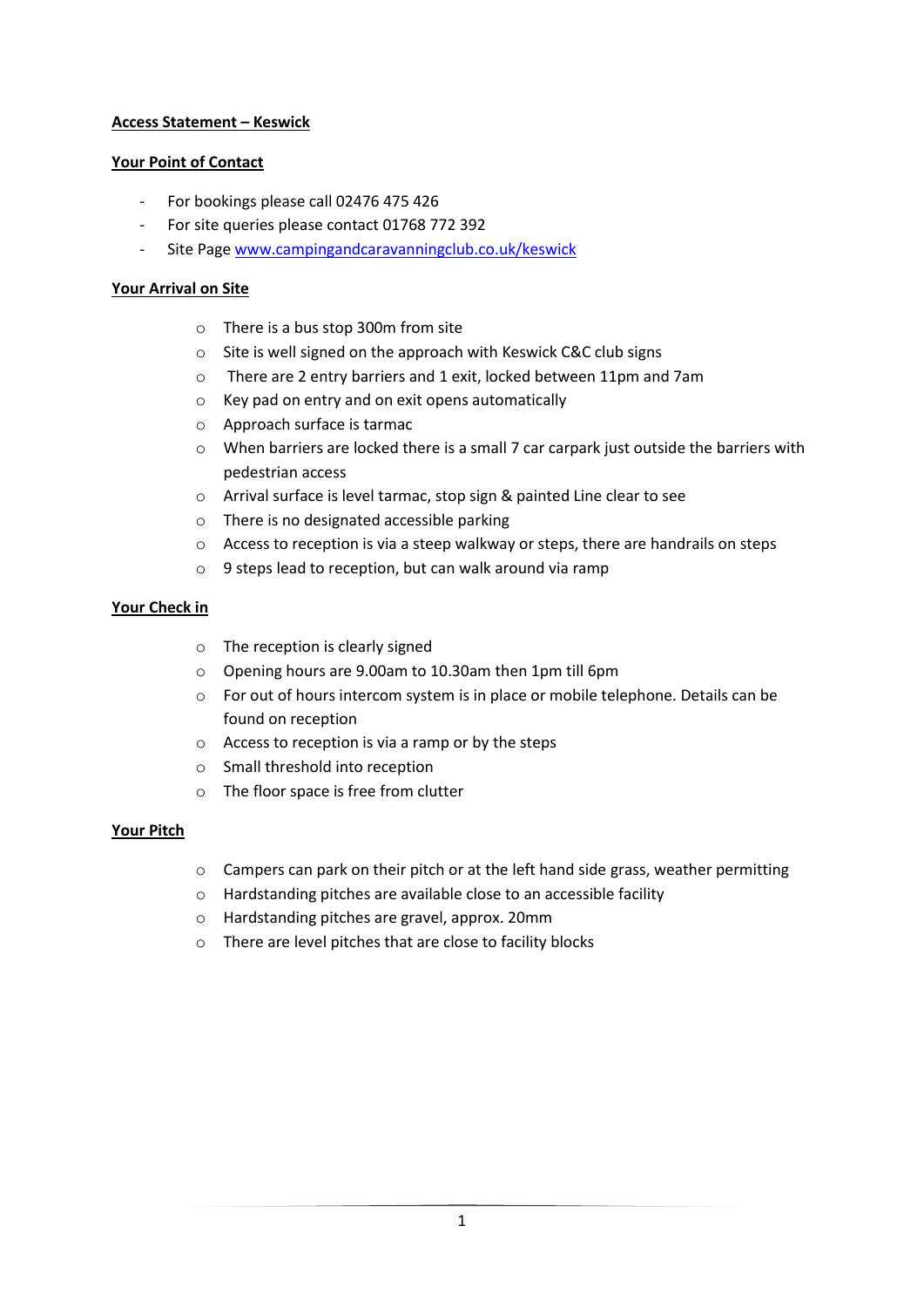## **Your Facilities**

- o There is a clear well maintained path leading to the facility block
- o There are no steps
- o There is a ramp leading to the facility block
- o There is one step leading in
- o There are no semi-ambulant cubicles
- o Taps are push button
- o There are seats in the showers
- o Showers are push button
- o Showers do not have steps
- o The facility block is lit at night

### **Your Accessible Facilities**

- o There is flat level access leading to the accessible facility
- o There are no handrails leading to the facility
- o No steps leading into the facility
- o The toilet has handrails
- o The toilet has a larger flush handle
- o There is transfer space both sides of the toilet
- o The washbasin cannot be reached from the toilet
- o Taps are push button
- o There is a hand dryer
- o There is a full length mirror
- o The shower has handrails
- o The shower is push button operated
- o The shower is open access
- o The shower head is height adjustable
- o The floor is non-slip
- o There is a hair dryer
- o There is an emergency chord that can be reached from the floor
- o The alarm can be heard from the staff pitches and reception

### **Your Laundry and Food Preparation Areas**

- o These areas have good level access
- o Surface leading to these area is tarmac
- o Taps are push button
- o Washing machine is front loading
- o All washing machines can be loaded from the floor
- o Floor level tumble dryers are front loading
- o There is a wall mounted iron
- o There is one wall mounted ironing board, one free standing
- o There are indoor washing up facilities. Taps are push button
- o There is an outdoor drying area